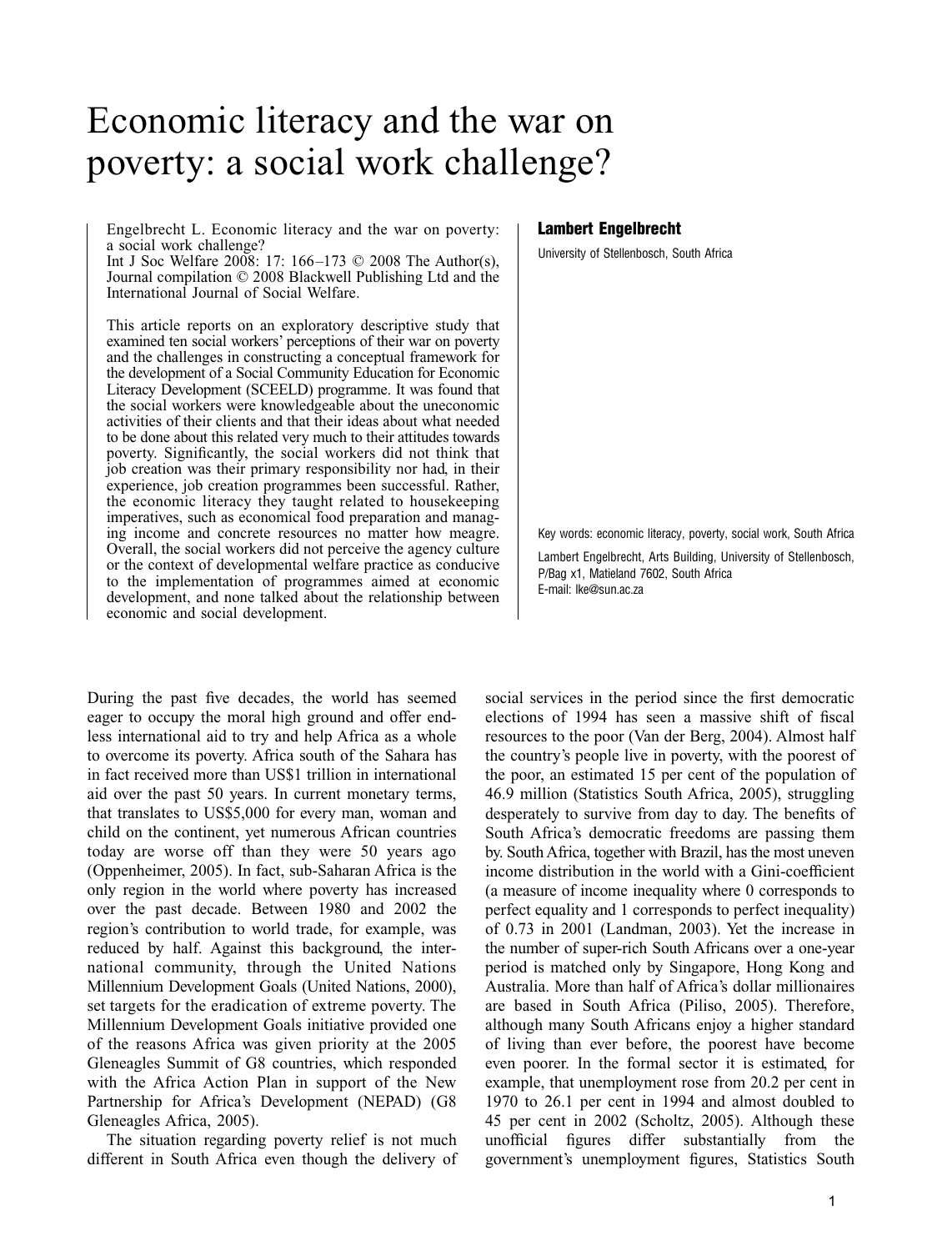Africa reported that in 2001, 42.3 per cent of the population were not economically active (Statistics South Africa, 2005).

The poverty figures in South Africa should, however, also be appraised against government spending on social grants. To alleviate poverty in South Africa, an expanded safety net comprising 91 per cent of the social development welfare budget has been put in place (Dudley, 2004). About a quarter of the population receives social grants in some form or another, against only 4 per cent in comparable countries, such as Brazil or Mexico. That makes South Africa the country with the largest social welfare network outside Western Europe, at a cost of some 15 per cent of normal state expenditure (Buys, 2005).

Economic objectives cannot be achieved by depending on state funding alone. The South African government faces immense challenges and has made relative progress in eradicating poverty and inequality, mainly caused by underlying distortions in economic markets and social institutions introduced by apartheid which continue to produce and reproduce poverty and inequality in South Africa (May, 1998). The result is a constant tension between the government's social development goals and macro-economic vision for the country. In this context, Patel (2005: 118), a major architect of South Africa's developmental welfare system, concludes that 'The real issue for South Africa is how to combine social assistance with developmental strategies that will promote economic and social development through employment and social investment programmes that will build human capabilities to promote social and economic inclusion and reduce poverty.'

If the above conclusion were construed as a problem statement for social service delivery in South Africa, the following research question could be formulated based on the preceding context of this article: How might social workers in South Africa combat poverty, promote human growth and reduce social inequality? This question needs to be addressed within the context of South Africa adopting a social developmental welfare policy (Ministry for Welfare and Population Development, 1997). To this end, Midgley's (1995: 250) definition of social development as 'a process of planned social change designed to promote the wellbeing of the population as a whole in conjunction with a dynamic process of economic development' was used. According to Patel (2005: 29), a key assumption underpinning this approach was that 'economic development does not automatically translate into social improvements and that the benefits of growth do not reach all poor people equally'. Thus, it would seem that social investment in human development would address inequalities and distortions in development outcomes. This leads, however, to a further research question: How might social workers in South Africa combat poverty through the linking of human and economic development?

Clearly, for social workers the answer to this question does not lie in macro-economic solutions, for what impact could social workers, especially those working in non-governmental organisations, have on the country's macro economy? Social workers could possibly assist in promoting job creation and entrepreneurship (Lombard, 2003), but Patel (2005) rightfully asks whether such entrepreneurial activities might not divert organisations from their core services or distort the goals of voluntary organisations. By implication, job creation is a government responsibility.

#### **Social community education**

Closer to social work's traditional area of operation in linking human, social and economic development is the development of productive human resources, given that improved human productivity is regarded as a key to economic growth (Van Rooyen, 2005). In a modern economy, knowledge and skills development, attained through social development and education, is pivotal to productivity. In reality, social workers devote a great deal of their time to conveying information and providing social education to community members (Patel, 2005; Poetner, 1994). Though the ideals of community education are often aired in social work literature on empowerment and community work practice (Popple, 1996; Rothman & Tropman, 1987; Weil & Gamble, 1995; Weyers, 2001), the theoretical base for 'social community education' derives from Paulo Freire's (1972) work on 'popular education', which was widely adopted in Latin America in the 1970s. It has been developed mostly in the fields of adult education (Poetner, 1994) and liberation theology as a means of empowering marginalised and oppressed people. In this context the core elements of Freire's 'popular education' theory can be transposed to the South African situation.

Informal social community education is usually process driven and, as such, is situation specific, culturally relevant, responsive to local needs, and implies horizontal rather than top-down learning where the social worker works in partnership with the community. Rather than drawing on Marxist consciousness-raising discourse, as did Freire's work, andragogy or adult education is based on experiential learning theory (Engelbrecht, 2005) and a non-didactic pedagogy in which the participatory and dialogical aspects of the learning process are emphasised. More important than the gaining or 'banking' of knowledge is its utility and applicability: its transformative power and action orientation. Social workers have long been concerned with enhancing community, building social capital and effecting change in people's social conditions or quality of life. Paulo Freire was insistent that education must be situated in people's lived experience to enable them to imagine new possibilities, to generate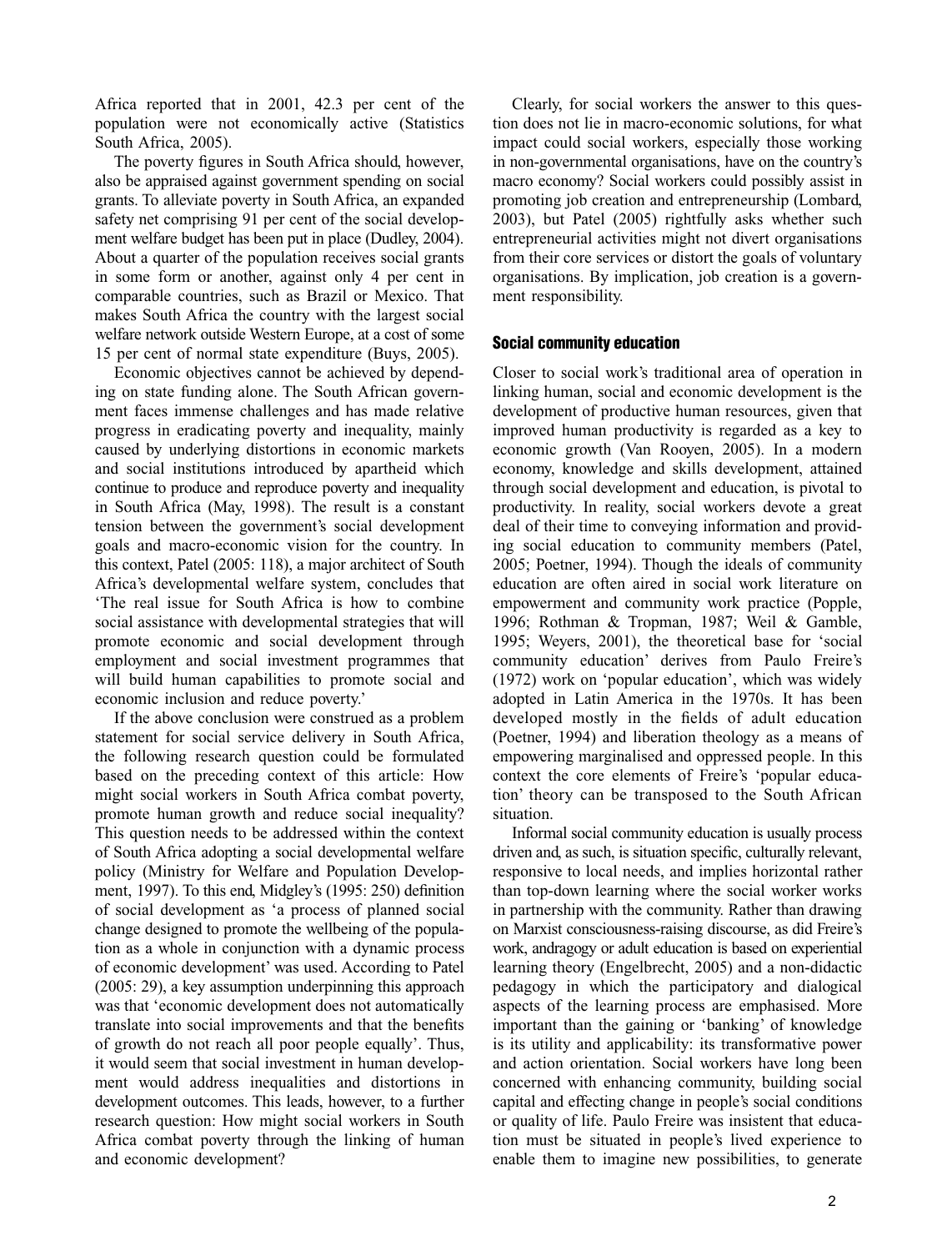new and empowering ways of naming things in their world, which would inspire action. This is why his approach has been especially effective in relation to literacy education and led to his method being referred to as a 'pedagogy of hope'. Thus, the core business of community education is to eliminate the disempowering effects of ignorance by improving the literacy and productivity of communities. Various forms of literacy exist, economic literacy amongst others. In this context economic literacy relates to the 'power of knowing' (Weyers, 2001: 162) by being literate in economic matters, such as understanding how the economy works and being able to participate in the economy through paid work.

#### **Economic literacy**

Economic literacy thus entails more than the ability to manage personal financial resources (South Africa President's Council Committee for Economic Affairs, 1993), though this is part of it, for through sound management of the household budget, the individual is able to make better day-to-day economic decisions. These are decisions not only about money, but also about resources and assets, e.g. being able to make informed decisions about products of financial institutions that will fit a transaction best, or being able to bargain for a better financial deal in a specific transaction, without being exploited. Economic literacy is thus a multi-dimensional concept that overlaps with various other concepts, such as consumer literacy and financial literacy, and as a category is related to the broader concept of 'money knowledge' (Piprek, Dlamini & Coetzee, 2004). The essence of economic literacy is being informed and educated in economic decision making, in issues such as budgeting and understanding basic economic terms and concepts, such as profit, loss, interest, capital growth, scarcity, interaction of supply and demand and so on. For many people in South Africa, financial literacy and, by implication, economic literacy could be a means of escape from poverty (Piprek et al., 2004), and frontline social workers in community-based organisations offering generalist social work services are ideally placed to facilitate this type of education in a concrete and practical manner.

Clearly, those who are uneducated and illiterate are at a distinct disadvantage and are highly unlikely to gain easy access to the modern mainstream economy. The rapid transformation of the South African economy has left those disadvantaged by years of inadequate black education under apartheid to scrape together a livelihood in subsistence farming in rural areas and in the informal black economy in urban areas. The percentage of people employed in the formal sector in South Africa is still lowest in the black community (Statistics South Africa, 2004), and is reflected in the Gini-coefficient among blacks, which increased from 0.47 in 1975 to 0.66 in 2001 (Leibbrandt et al., 2004).

In short, social community education, as well as being an accepted social work task, is a recognised model of social work practice in South Africa and inevitably forms part of most community focused social work interventions (Van den Berg & Weyers, 2004; Weyers, 2001). It is also clear that economic literacy as an aspect of money management is fundamental to the development of human capital (Piprek et al., 2004). In social development terms, it means linking social and economic development so that people can become active contributors to and participants in the mainstream economy. Social community education for economic literacy development is thus a social work initiative to link human and economic development, to promote human growth, to reduce social inequality and to foster sustainable social development.

#### **The research study**

The aim of the research study was to test the theoretical assumptions about social community education for economic literacy development (SCEELD) as outlined above. This provided empirical support for our attempt to construct a conceptual framework for the development of a SCEELD programme. The idea of SCEELD evolved from workshops conducted for social workers to explore their contribution to the war on poverty. SCEELD is thus not a concrete and developed programme that is currently being implemented by social workers, but rather an idea that needs to be theoretically conceptualised and empirically explored in order to construct a framework for the development of such a programme.

To accomplish this, the research focused on the social service delivery of frontline social workers in a non-governmental welfare organisation providing services to children and families in the Western Cape, one of South Africa's nine provinces. The aforementioned workshops served as a pilot study (Strydom, 2005) for the research and highlighted the efforts of social workers to educate clients of social work services through various economic literacy initiatives. The subsequent research examined the way in which social workers were linking human and economic development to combat poverty, promote human growth and reduce social inequality. The present case study explored the perceptions of social workers on their war on poverty and the challenges in constructing a conceptual framework for the development of a SCEELD programme.

This exploratory, descriptive study (Grinnell, Unrau & Williams, 2005; McMurty, 2005) used non-probability purposive sampling to identify ten frontline social workers as key informants (Schutt, 2005), i.e. those who were knowledgeable about the issues under investigation. Data collection was via semi-structured interviews (Gochros, 2005), which were transcribed and analysed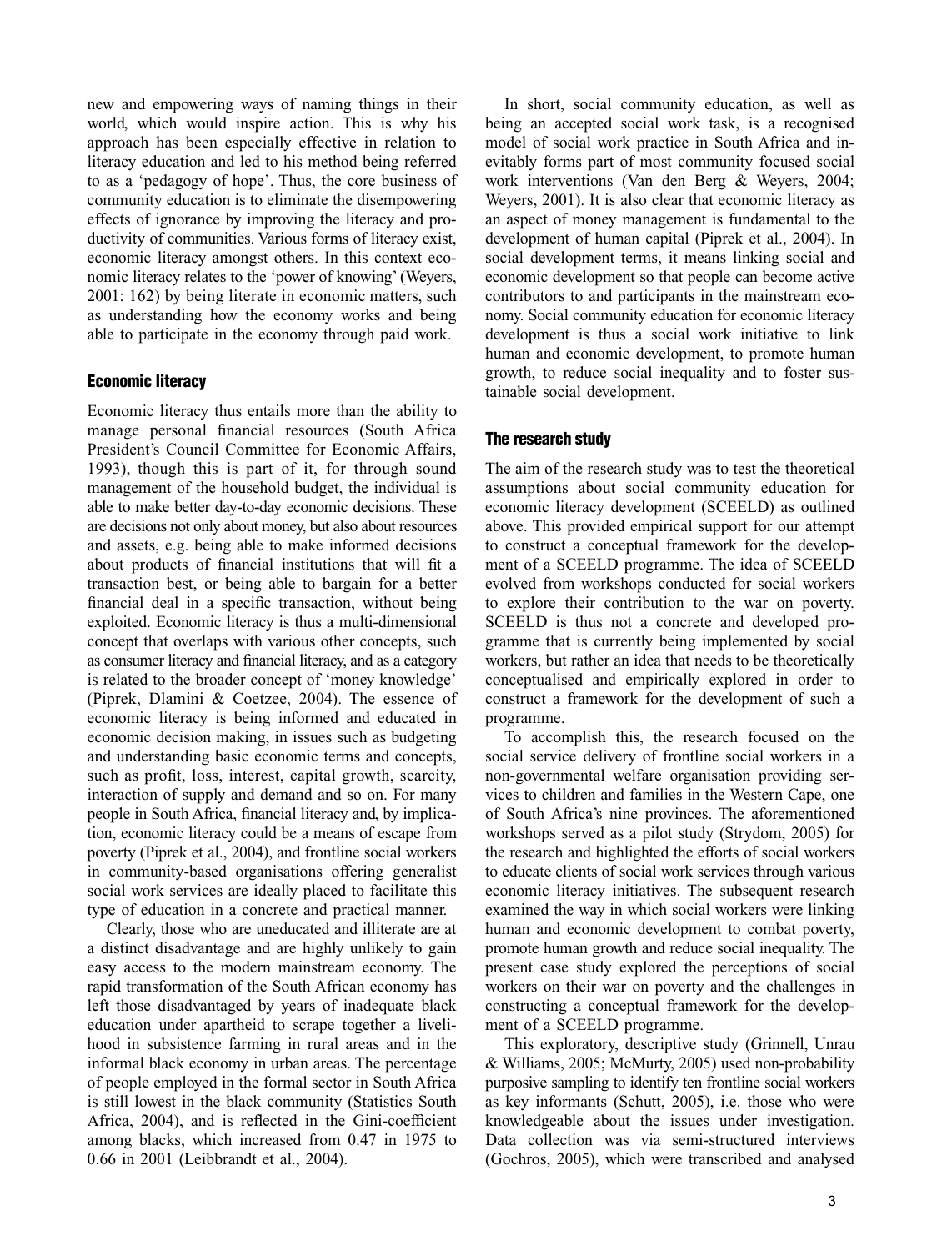in terms of dominant themes and coded accordingly. Every effort was made to preserve the qualitative aspects of the social workers' reflections since the main purpose was to learn from their experience in practice (Stake, 1995). To this extent, this might be seen as an instrumental case study facilitating a deeper understanding of the social issues concerned via the social workers' experience (Creswell, 1998; Delport & Fouché, 2005; Fouché, 2005; Marshall & Rossman, 1999).

#### Sample profile

The participants were professionally qualified social workers registered with the South African Council for Social Services Professions and each had more than eight years' practical experience in providing social work services in different contexts. They provided 'integrated social services' using developmental case, group and community work (see White Paper for Social Welfare, Ministry for Welfare and Population Development, 1997).

## **Findings**

The social workers' reflections led to the identification of several themes relating to their understanding of poverty and the uneconomic activities of their clients, about which they were very knowledgeable. For the most part, it was found that their ideas about what needed to be done about this related very much to their attitudes towards poverty as the following discussion shows. Significantly, social workers did not think that job creation was their primary responsibility nor had, in their experience, job creation programmes been successful.

## Understanding of poverty and uneconomic activities of clients

The social workers were asked about their views on the possible causes or origins of poverty of their clients. Generally, they viewed poverty from a 'minimalist' perspective, which is to say that they regarded people as poor if they lacked the absolute necessities, such as food, shelter and clothing. From their responses one might delineate four broad categories: (i) those with no income and no access to absolute necessities; (ii) those with no income and some access to minimal absolute necessities; (iii) those who receive state grants and have some access to minimal absolute necessities; and (iv) those who receive a minimum wage and have access to minimal absolute necessities.

Nevertheless, despite abject poverty measured against such social indicators, the African principle of ubuntu meant that clients were helped to survive through group or community solidarity. Ubuntu rests on group care rather than individual self-reliance (Smit & Cronje,

1997). Thus, clients with minimal access to absolute necessities are cared for formally or informally by others with access to basic necessities, even if they themselves have limited means. Usually social workers encounter these people when they want to access formal state help, such as social grants, or when there are family or social problems, such as child abuse, rape or family violence and, increasingly, alcohol and drug abuse which is reaching epidemic proportions in the Western Cape and poses a serious challenge to poverty relief initiatives. However, these problems present symptoms of poverty, and usually call for crisis intervention.

Another major challenge is debt: clients borrow money excessively and incur debts that they are unable to manage. With easy access to credit, they purchase goods such as furniture and clothing they cannot afford and incur a huge burden of debt. Usually they do not realise or understand that borrowing entails interest. They also borrow money from micro-lending schemes and retail banks that target low-income groups. The social workers cited numerous examples where vulnerable clients had been misled and exploited by the sales techniques of businesses under the guise of assistance and service. A typical example is that of a well-known retail bank which focuses on black empowerment and accessibility by low-income groups. In its written advertisements the bank advertises its products in an idiom unfamiliar to the clients and a language with which they are not conversant. The bank is rather popular with the clients of social services, since it allows them to borrow substantial sums of money – more than at micro-lending agencies – without having to provide significant guarantees. The money is used to pay back other debts, or is simply spent with no thought at all to the interest payable. The social workers doubt their clients' ability to understand the economic terms or implications of their borrowing and spending patterns. Immediate gratification of pressing needs is their first priority. Eventually, the cycle of debt is beyond control and intensified by further indiscriminate buying, the rising cost of living, further additions to the family and other unplanned expenses.

At the point where these clients access social work intervention there is already an established culture of dependence: many clients are uneducated, have never worked and are long-term recipients of state grants. In fact, among clients, in most family systems there is at least one member who receives a social welfare grant, be it an old-age pension or a disability, foster care or child support grant. It is common practice among clients to use the grant allocated to a particular person in an extended family, e.g. a child support grant, to support an entire family. Thus, the grant is popularly referred to as 'Madiba money', Madiba being the affectionate name for Nelson Mandela, South Africa's icon of liberation from oppression. There are numerous instances of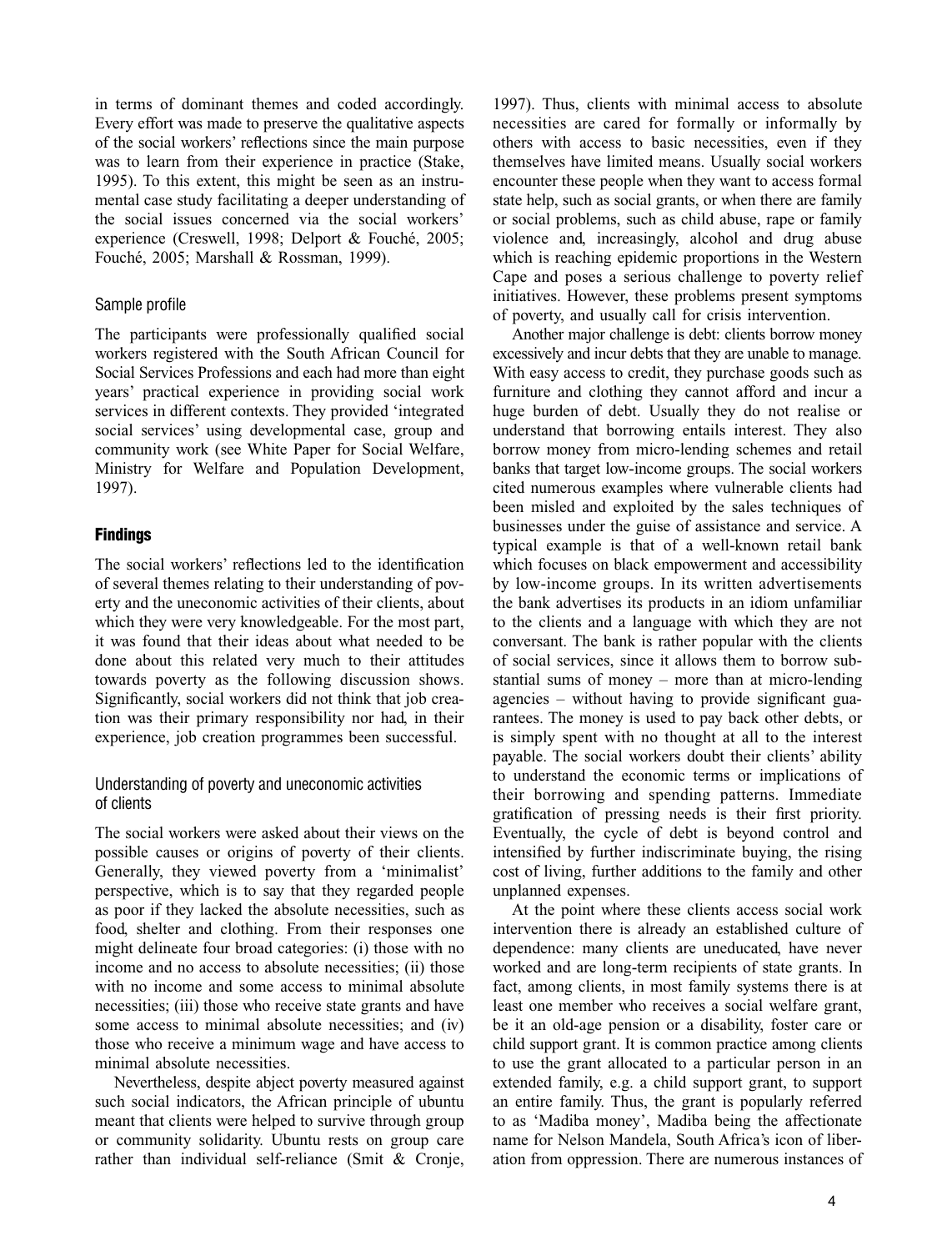deliberate exploitation and abuse of the social security system. For example, teenagers fall pregnant on purpose to access 'Madiba money'. In general, there is a lack of hope for the future among the younger generation clients, many of whom receive social grants and have never worked, nor see any possibility of getting a job. They regard State financial assistance as an entitlement. This culture of shifting responsibility onto the government means that clients never have any savings; all available money is either lent, used to pay off loans or spent injudiciously. They never own assets, such as property, that increase in value. In fact, they have no understanding of economics at any level beyond cash in, cash out. They are, however, adept at surviving in this way, though one could hardly see this as financial planning and asset management. Their daily purchasing patterns reflect their 'economic illiteracy'. They tend to buy convenience foods and inferior products with appealing packaging or attractive pricing, thus incurring greater expenditure instead of looking for more economical alternatives, such as home cooking.

Often caregivers stop working when another family member, e.g. an older child, assumes the responsibility of income generation. In addition, caregivers spend inordinate amounts of money on cultural practices, such as christenings, weddings, initiation ceremonies, 21st birthdays and funerals. Maintaining cultural ties is seen as infinitely more important than sound financial management and planning.

## Poverty relief initiatives

The social workers' responses to the predicament described above depended largely on their value judgements regarding poverty. Most believed that job creation and concrete financial assistance or emergency feeding schemes would not necessarily alleviate poverty and improve economic literacy nor were such interventions necessarily sustainable. Most had participated in job creation programmes with minimal success since they are expensive to implement and involve risks for the service provider; they are resource intensive and add significantly to already overburdening workloads while their impact on the community is negligible. In fact, the social workers believed that job creation projects bring false hope; in any event, job creation was not their core business, largely because of their huge caseloads and primary statutory child protection responsibilities.

The social workers believed that there was no clear mandate as to their role in social service delivery to clients living in poverty. In relation to improving economic literacy they could fulfil (i) an advocacy role and help clients pay their debts or pay less in school fees; (ii) a role of facilitator–coordinator by bringing social work clients and businesses together so that entrepreneurial skills might be imparted; (iii) a networking role establishing networks and partnerships, and introducing clients to available resources.

#### Developing economic literacy

How do social workers then contribute to economic literacy? This role requires that social workers (i) enable clients to turn economic processes to their advantage; (ii) educate them to take control of their income and gain access to absolute necessities no matter how meagre they might be; (iii) arm them with economic wisdom; (iv) conduct multidimensional assessments of clients' level of economic literacy; and (v) identify positive strategies, using commonsense economic terms, aimed at economic literacy.

Participatory educational or experiential learning techniques, such as workshops, socio-drama, visual aids, interactive demonstrations, games and role-plays, are employed by the social workers. Skills development through demonstration and role-playing is more important than just imparting knowledge or information. For example, instruction in how to prepare cheap wholesome meals involves shopping for the ingredients, comparing prices, examining goods for quality and nutritive value, preparing and cooking the food, and reflecting on lessons learnt about planning and budgeting.

The social workers believed that, as with all kinds of literacy, the skills clients gained while developing economic literacy must be practised. Therefore, to have an impact, these economic literacy initiatives cannot be just once-off occurrences, but must rather be processes integrated with the social workers' interventions on an individual, family, group and community level – in other words it could be, but is not necessarily, an additional intervention. However, the problems that the clients presented constituted, in most cases, the social workers' primary area of intervention, with the development of economic literacy as a 'by-product' of their intervention.

## Social Community Education for Economic Literacy Development (SCEELD)

Subsequently a conceptual framework for the development of a SCEELD programme (as indicated in italics below) will be constructed and examined against the findings from the social workers:

*1. Social workers should consciously employ SCEELD in their generalist social work practice with a vision to linking human and economic development, promoting human growth and reducing social inequality in order to foster sustainable social development.*

From our findings, we can see that social workers do not talk in these terms at all and are highly sceptical of their role in promoting economic development, which they interpret mainly as job creation. Their focus is a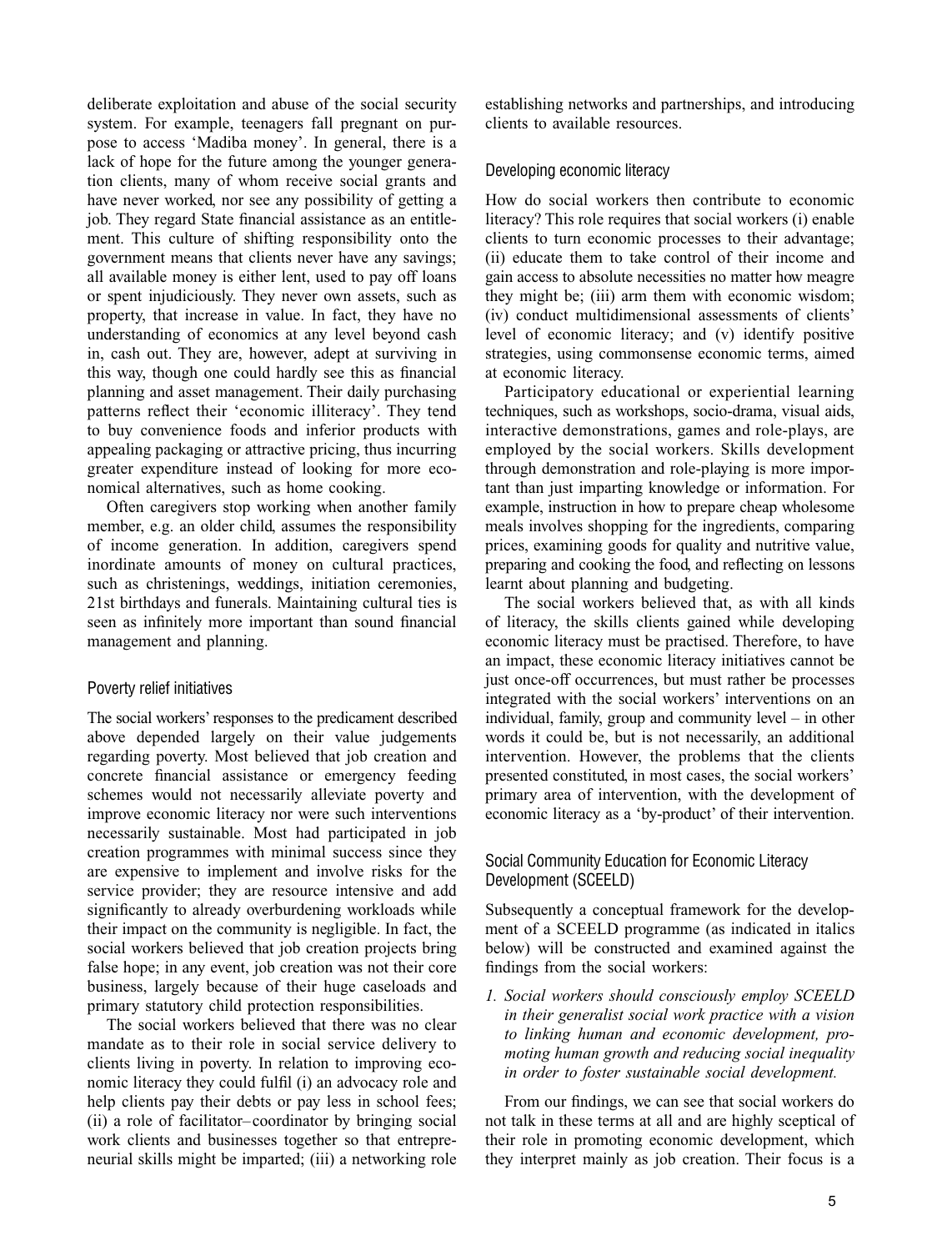housekeeping one – such as the better management of the meagre resources clients have.

*2. The goal of SCEELD should be to enable clients of social work services who live in poverty to exploit economic processes to their own advantage, so that they can take control of their income and absolute necessities that they do indeed have access to.*

Here, the social workers identified several roles, namely, advocate, facilitator, coordinator and networker. They saw their role as intermediary rather than direct intervention.

*3. The objectives of SCEELD should be inhibiting notions of entitlement and the dependence on others and facilitating a productive vision and hope for the future in which people living in poverty will be able to take informed and advantageous economic decisions.*

Given the way in which developmental welfare policy is being implemented, i.e. mainly through social grants, the social workers were highly sceptical of any tangible gains being made in reducing dependency. If anything, a culture of dependency has become more deeply entrenched by 'Madiba money'.

*4. The guiding principle of SCEELD should be that social workers need to be intimately familiar with and attuned to the poverty aetiology of their social work clients in order to be able to transpose relevant economic concepts to the life world of the client in a consciousness-raising way that is typically nonformal, in partnership with the community and from a people-centred perspective.*

The social workers' attitude to poverty determined their views on intervention; overall they did not believe that economic development was part of the social work task. None talked specifically about the relationship between social and economic development. There were only a few examples of community partnerships, and none talked about 'consciousness-raising' or 'peoplecentred development'. Social workers were more concerned with dealing with problems as they presented themselves. It was thus not clear whether they had any conception of their work being developmental in keeping with the philosophy of the White Paper for Social Development (Ministry for Welfare and Population Development, 1997).

*5. SCEELD should be integrated practically and consciously by social workers, fulfilling the role of economic literacy educator supplementary to the roles they fulfil in all social work methods at all levels of social work intervention.*

Counselling about budgeting and the management of meagre resources takes a secondary place to helping people gain access to resources, such as grants or concrete assistance. This is why clients come to see social workers and this is what they want. Social supports are available in their communities and the principle of ubuntu is working relatively well.

*6. SCEELD needs to be operationalised as a process through experimental education on the basis of andragogical and pedagogical educational principles in order to allow economic literacy to be practised as a skill within the frame of reference of the client.*

Generally, social workers are comfortable with participatory strategies and are familiar with experiential learning techniques as these form part of their daily work.

#### *7. SCEELD should be regarded as a long-term investment in human capital for the benefit of the next generation.*

The social workers supported this in principle, although there was little evidence that they deliberately focused their energy on younger people. More often than not, social workers' contacts are with the females of the household who are mainly involved with the care of their children. Thus, indirectly, educating mothers means educating children.

*8. Social workers should consciously develop their own knowledge, attitudes and skills when employing SCEELD.*

This will only happen in a culture where social workers are expected to perform and are rewarded for this work. When it is only a small part of what they do, and seen as time and resource intensive given their heavy workloads, they can do little more than attend to these matters as they arise in each individual case.

*9. Further research is required to develop the content of and to operationalise this conceptual framework of SCEELD into a poverty alleviation programme that takes the practical realities for social workers into account.*

Many questions evolve from this study: What is the role social workers play in poverty alleviation? Do they work to eradicate poverty or just help people live with it? How do social workers make the switch to implement programmes like SCEELD so that they are working towards long-term goals of poverty eradication and not just providing short-term responses to clients presenting problems that take up all their time? On the basis of this study as a reflection of the practice reality, it is currently unlikely that a developed SCEELD programme would be successful because social workers need an agency culture that would enable them to dedicate time and energy to implement poverty alleviation programmes. Thus, to develop the content of a SCEELD programme and to operationalise it, several social workers at an agency could be dedicated to work on a trainer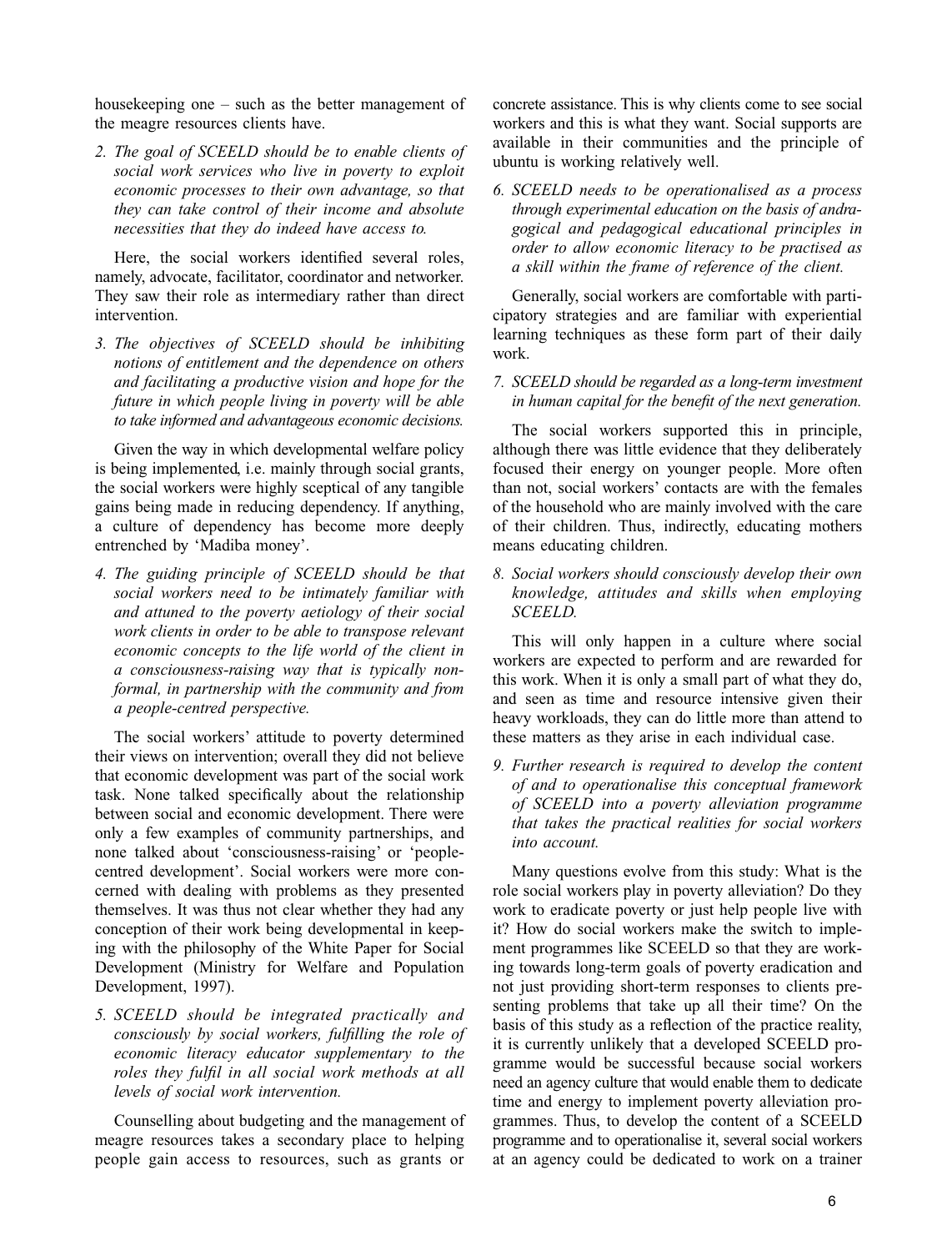model in order to ensure the success of such a programme. These social workers must be properly trained to educate people to become economically literate. In this way social workers might take up the challenge to address poverty, in this instance by helping clients to become 'economically literate' and, in so doing, preparing them to participate in public works or other initiatives aimed at job creation: social workers do not have to create jobs, but they can facilitate and prepare clients for them.

#### **Conclusion**

When juxtaposing the findings of this research with research and practices in other sectors of economic and social development in South Africa (Lombard, 2003; Piprek et al., 2004), it is imperative to note that this study was commissioned partly because of a statutory agency's interest in promoting a social development agenda, with a particular focus on economic empowerment. Some social workers in other sectors might indeed be more deeply engaged in, and successful at, community-based economic empowerment. The focus of this article, however, is the core business and mindset of a particular group of social workers. Wider research on this issue is needed so as to inform social work education and improve its responsiveness to practice.

According to popular education theory, by developing people's literacy, and by implication their economic literacy, they can be helped to escape from poverty and become productive contributors to, and participants in, the mainstream economy. This article has described an exploratory study which sought to find empirical support for the claim that social community education is an accepted model of generalist social work, particularly in community practice in South Africa (Weyers, 2001). While, in theory, 'social community education' might be useful for the development of economic literacy as part of social workers' war on poverty, there are many challenges to its implementation, not least social workers' attitude towards social development, which the participant social workers tended to equate with job creation. Importantly, they did not see this as a primary social work function nor did they see the agency's culture and purpose as conducive to such work. Overall, there was little evidence that the participant social workers were doing developmental social work. It seems that social workers in general are so caught up with trying to deal with clients' presenting problems that there has been little conscious effort to develop their economic literacy, except as a by-product of 'normal' casework intervention. Is this the most that can be expected from social workers? Are small gains worthwhile, and do they collectively add up to social improvement? Social workers offer social support and access to social resources where available and, in this way, fight the war on poverty and contribute to uplifting the country's poor. Is this enough?

#### **References**

- Buys F (2005). Belastingstelsel verarm werkendes [Tax system impoverishes working people]. *Rapport* 17 July.
- Creswell JW (1998). *Qualitative inquiry and research design: Choosing among five traditions*. Thousand Oaks, Sage.
- Delport CSL, Fouché CB (2005). The qualitative research report. In: De Vos AS, ed. *Research at grass roots: A primer for the caring professions*. Pretoria, Van Schaik.
- Dudley C (2004). *Social Services NGO funding*. African Christian Democratic Party Speeches. Available at http://www.acdp.org.za/ speeches.asp?show=speech36.txt [date last accessed 12 September 2005].
- Engelbrecht LK (2005). Perspectives on the community education model of social work: Implications for education and practice. *Social Work/Maatskaplike Werk* 41: 143–154.
- Fouché CB (2005). Qualitative research designs. In: De Vos AS, ed. *Research at grass roots. A primer for the caring professions*. Pretoria, Van Schaik.
- Freire P (1972). *Pedagogy of the oppressed*. London, Penguin Books.
- G8 Gleneagles Africa (2005). Available at: http://www.g8.gov.uk/ servlet/Front?pagename=OpenMarket/Xcelerate/Showpage&c= page&cid=1094235520151 [date last accessed 5 August 2005].
- Grinnell RM, Unrau YA, Williams M (2005). Scientific inquiry and social work. In: Grinnell RM, Unrau YA, eds. *Social work research and evaluation. Quantitative and qualitative approaches*, 7th edn. Oxford, Oxford University Press.
- Gochros H (2005). Interviewing. In: Grinnell RM, Unrau YA, eds. *Social work research and evaluation. Quantitative and qualitative approaches*, 7th edn. Oxford, Oxford University Press.
- Landman JP (2003). *Breaking the grip of poverty and inequality in South Africa, 2004–2014. Current trends, issues, and policy options*. Pretoria. Unisa. Available at: http://www.sarpn.org.za/ documents/d0000649/P661-Povertyreport3b.pdf [date last accessed 5 August 2005].
- Leibbrandt M, Poswell L, Naidoo P, Welch M, Woolard I (2004). *Measuring recent changes in South African inequality and poverty using 1996 and 2001 Census data*. Centre for Social Science Research. CSSR working paper no.84. Rondebosch, University of Cape Town.
- Lombard A (2003). Entrepreneurship in Africa: Social work challenges for human, social and economic development. *Social Work/Maatskaplike Werk* 39: 224–239.
- Marshall C, Rossman GB (1999). *Designing qualitative research*, 3rd edn. London, Sage.
- May J ed. (1998). *Poverty and Inequality in South Africa*. Report prepared for the Office of the Executive Deputy President and the Inter-Ministerial Committee for Poverty and Inequality. Praxis Publishing. Durban. Available at: http:// www.welfare.gov.za/Documents/1998/Pov.htm [date last accessed 5 August 2005].
- McMurty SL (2005). Surveys. In: Grinnell RM, Unrau YA, eds. *Social work research and evaluation. Quantitative and qualitative approaches*, 7th edn. Oxford, Oxford University Press.
- Midgley J (1995). *Social development: The developmental perspective in social welfare*. London, Sage.
- Ministry for Welfare and Population Development (1997). *White Paper for Social Welfare. Notice 1108 of 1997*. Government Gazette, Vol. 386, No. 18166. Pretoria, South Africa, Government Printer.
- Oppenheimer N (2005). Afrika verdien meer [Africa deserves more]. *Die Burger* 16 July.